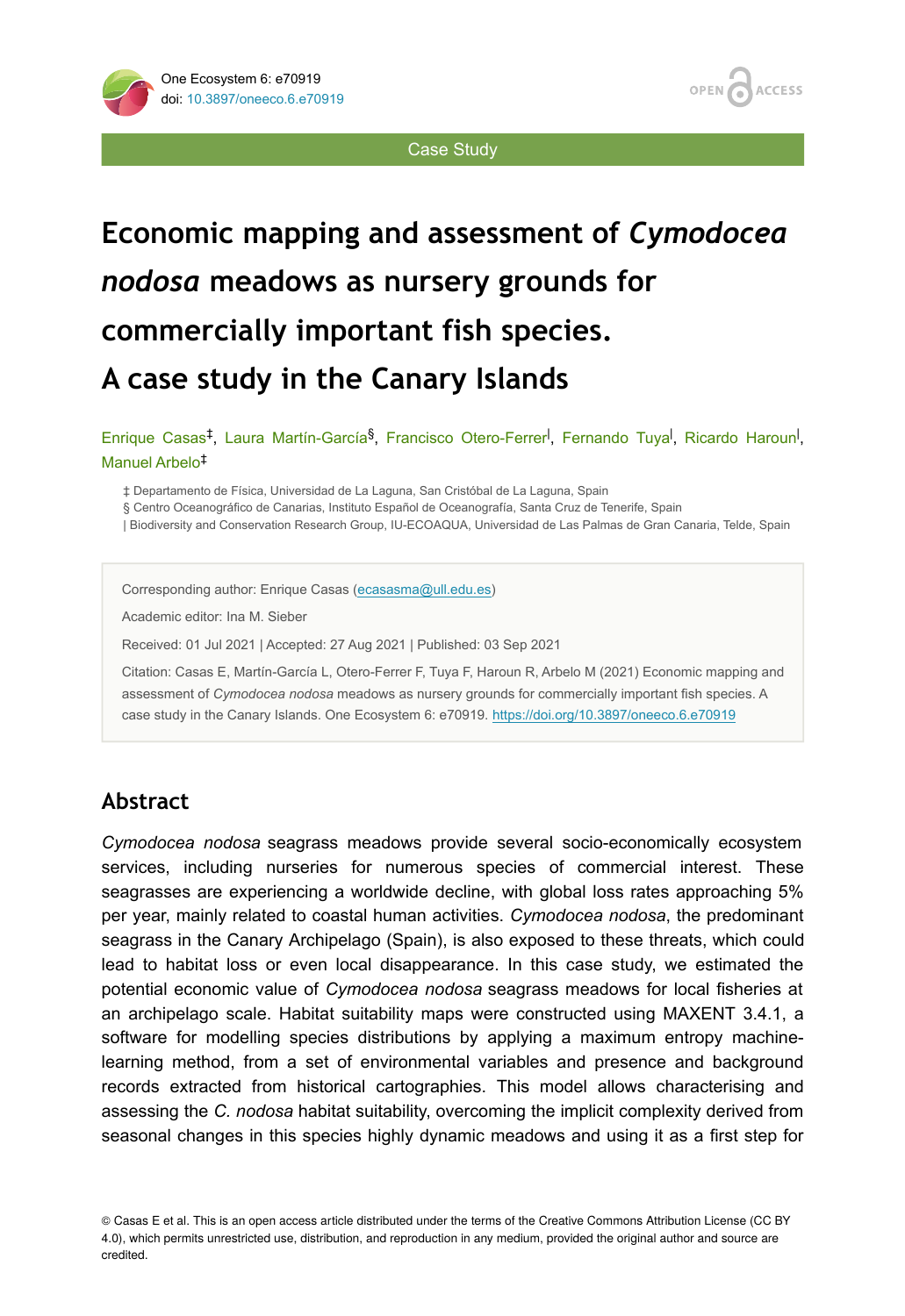the mapping and assessment of ecosystem services. In a second step, value transfer methodologies were used, along with published economic valuations of commerciallyinteresting fish species related to *C. nodosa* meadows. We estimate that the potential monetary value of these species can add up to more than 3 million euros per year for the entire Archipelago. The simplicity of the proposed methodology facilitates its repeatability in other similar regions, using freely available data and hence, being suitable for data-scarce scenarios.

## **Keywords**

*Cymodocea nodosa*, seagrass meadows, habitat suitability mapping, ecosystem services, value transfer methodology, Canary Islands.

## **Introduction**

Seagrasses are important coastal and marine habitats in temperate and tropical regions around the globe [\(Green and Short 2003\)](#page-13-0). They provide several ecological functions and ecosystem services (ES) ([Cullen-Unsworth and Unsworth 2018,](#page-13-1) [Nordlund et al. 2018\)](#page-14-0), such as habitat and spawning ground, coastal protection, carbon sequestration and food and nursery for a great variety of marine organisms, including several commerciallyimportant species ([Cullen-Unsworth and Unsworth 2018](#page-13-1), [Espino et al. 2011,](#page-13-2) [Jimenez-](#page-13-3)[Ramos et al. 2017](#page-13-3)).

Seagrass meadows are experiencing a world-wide decline, with global loss rates estimated at 2-5% year<sup>-1</sup>, compared to 0.5% year<sup>-1</sup> for tropical forests ([Duarte et al. 2008,](#page-13-4) [Hughes et](#page-13-5) [al. 2009,](#page-13-5) [Orth et al. 2006](#page-14-1), [Short et al. 2011](#page-15-0), [Waycott et al. 2009](#page-15-1)). Seagrass declines have been attributed to the five most serious threats to marine biodiversity, often in combination: over-exploitation, physical modification, nutrient and sediment pollution, the introduction of non-native species and global climate change ([Waycott et al. 2009,](#page-15-1) [Tuya et al. 2014a\)](#page-15-2). Even though global scale phenomena may partly explain seagrass distribution decline [\(Jorda et al. 2012](#page-13-6)), the accumulation of local threats seems to be amongst the main causes of seagrasses regression as well ([Gonzalez-Correa et al. 2007\)](#page-13-7).

*Cymodocea nodosa* (Ucria) Ascherson, 1870, the predominant phanerogam species in the Canary Islands, is exposed to different threats, mainly related to coastal human activities, leading to habitat loss or even to their disappearance at a local scale [\(Tuya et al. 2014a,](#page-15-2) [Tuya et al. 2014b](#page-15-3)). However, spatial information on the distribution and conservation status of *Cymodocea nodosa* meadows in the Canary Islands, needed for the evaluation of goods and services provided by these ecosystems, is scarce. *C. nodosa*'s distribution has been already assessed in the Archipelago in the past (e.g. [Barbera et al. 2005](#page-12-0), [Barquin-Diez et](#page-12-1) [al. 2005,](#page-12-1) [Reyes et al. 1995](#page-14-2), [Tuya et al. 2014b](#page-15-3), [Wildpret et al. 1987](#page-15-4),[Martín-Garcia et al.](#page-14-3) [2004](#page-14-3)). Nevertheless, these one-time attempts presented limitations in terms of spatial coverage with some areas of the Archipelago not covered due to technical infeasibility. At the same time, temporal discrepancies could be found in *C. nodosa*'s historic distribution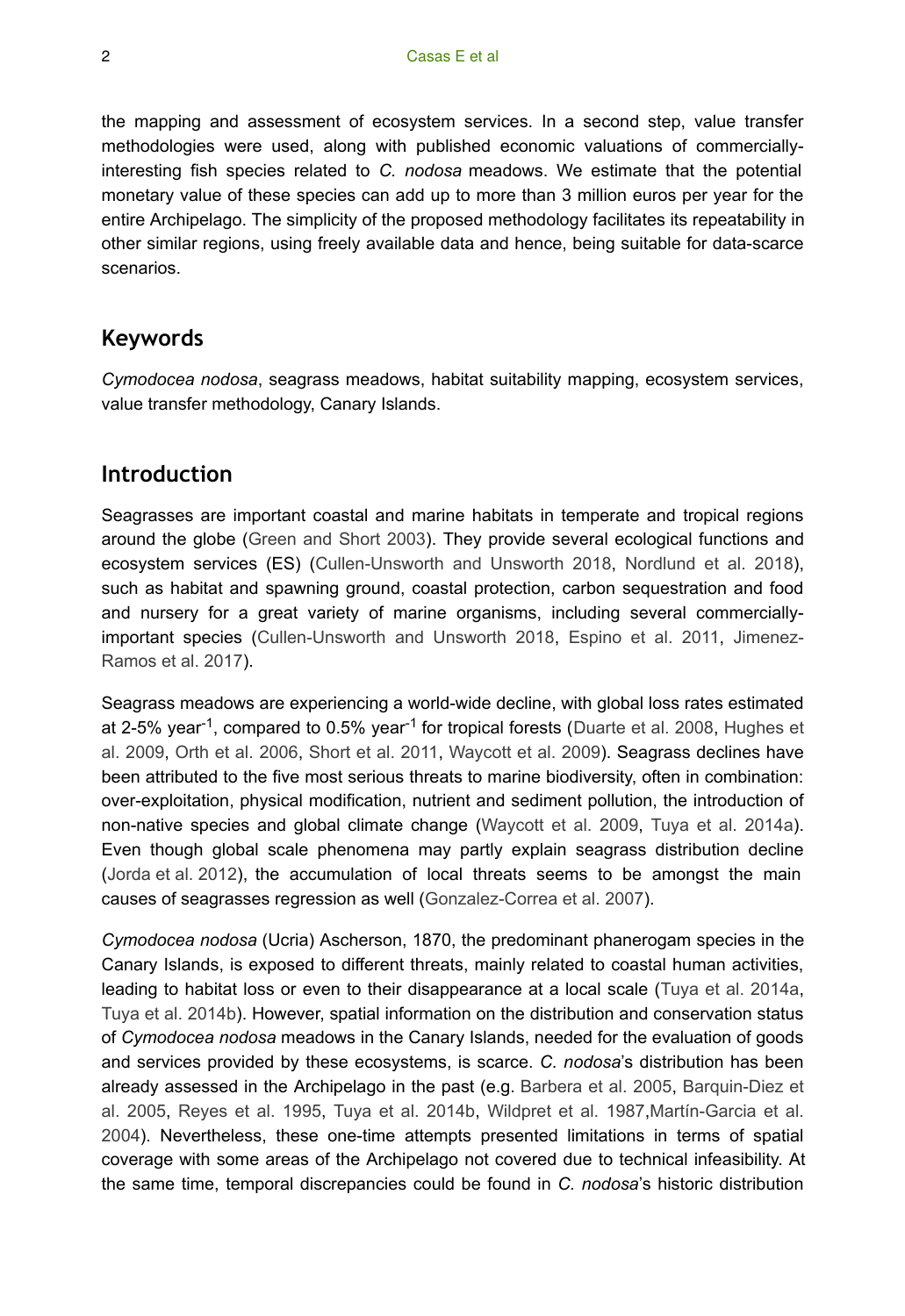datasets as many cartographies were built within a few years' time difference. These discrepancies result in an especially significant handicap, as this community presents a high seasonal variability ([Guidetti et al. 2002\)](#page-13-8) which makes it even more difficult to establish an accurate mapping of the real distribution of the species.

The main objective of this study is to evaluate the potential ecosystem services provision of the phanerogam meadows in the Canary Islands to aid policy-making in terms of coastal spatial planning and conservation policies, exploring the capabilities of Mapping and Assessment of Ecosystem Services (MAES) at an archipelago level. For this purpose, a *C. nodosa*'s potential distribution model and a value transfer methodology of the main commercial species, associated with the presence of this habitat, were used.

## **Methodology**

## **Study area**

The Canarian Archipelago comprises eight main islands located in the North-east Atlantic Ocean between latitudes 27° and 30° N and longitudes 18° and 13° W, approximately (Fig. [1](#page-2-0)). It is an oceanic archipelago of volcanic origin, progressively formed from a long-lasting source of magma for about 60 million years.

<span id="page-2-0"></span>

The Canary Islands present a sub-tropical climate with warm temperatures and small seasonal variations. The main large-scale oceanic flow is the Canary Current, a relatively cold surface current following SSW direction ([Fiekas et al. 1992](#page-13-9)). Oligotrophic waters are found all around the year, although coastal upwelling along the eastern boundary of the North Atlantic subtropical makes eutrophic waters in the eastern side of the Archipelago [\(Aristegui et al. 2009,](#page-12-2) [Barton et al. 1998\)](#page-13-10) with much higher biomass volumes and respiration levels found in eddies around the Islands.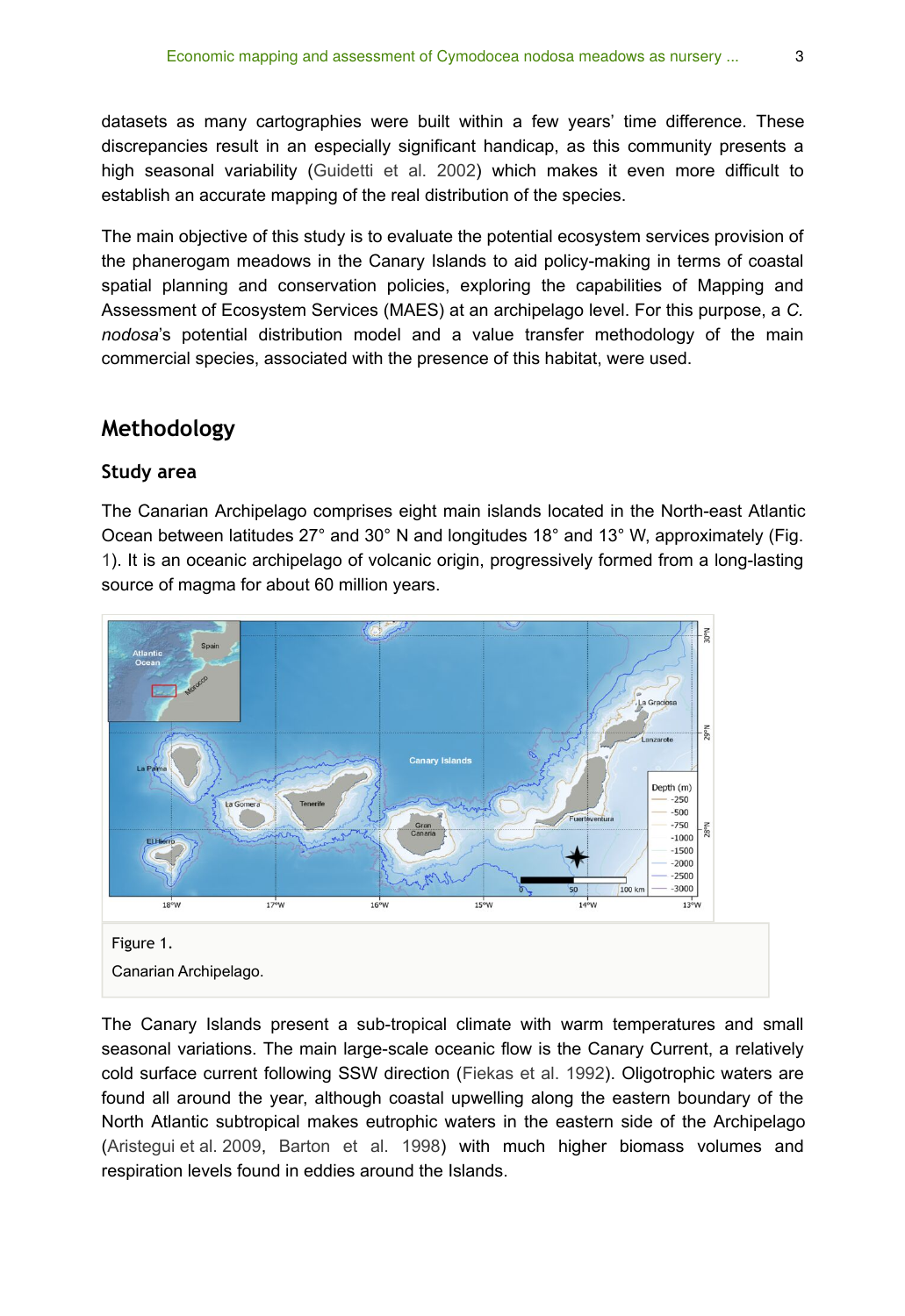<span id="page-3-0"></span>

Figure 2.

*Cymodocea nodosa*. *Author*: Laura Martín-García

<span id="page-3-1"></span>

## Figure 3.

*Cymodocea nodosa* habitat suitability modelling methodology.

Three species of seagrasses are present: *C. nodosa* ([Afonso-Carrillo and Gil-Rodriguez](#page-12-3) [1980](#page-12-3)), *Nanozostera noltii* (Hornemann) ([Tomlinson and Posluzny 2001\)](#page-15-5) and *Halophila decipiens* Ostenfeld 1902 ([Gil-Rodriguez et al. 1982\)](#page-13-11). *C. nodosa* is not only the most common (Fig. [2](#page-3-0)), forming the most important marine ecosystem in sandy bottoms, but also proves to be a suitable bioindicator of ecosystem health because of its sensitivity to changes in the environment ([Mascaró et al. 2012](#page-14-4)). It can be found forming extensive monospecific meadows, varying in density, in sandy and muddy bottoms in bays, harbours and sheltered areas along the eastern and southern coasts of the Islands ([Barquin-Diez et](#page-12-1) [al. 2005](#page-12-1), [Reyes et al. 1995\)](#page-14-2).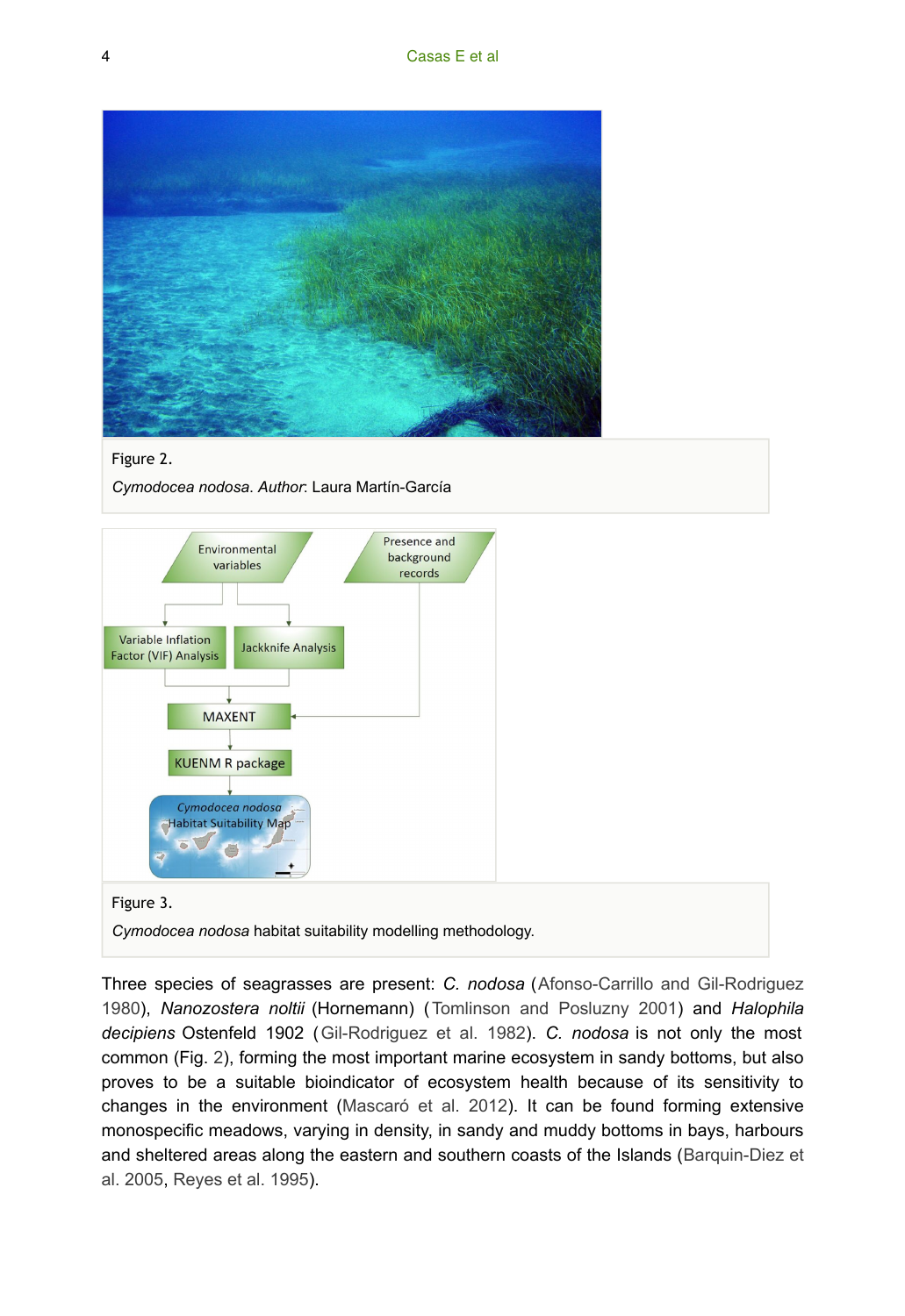As a first step, to characterise the habitat suitability of *C. nodosa* in the Archipelago, a model using Maxent 3.4.1 [\(Phillips et al. 2006\)](#page-14-5) was constructed with a set of environmental variables and presence and background records extracted from historical cartographies. Species habitat suitability was modelled, based on only-presence records without consideration for human pressure whatsoever. This procedure allowed us to identify potential suitable areas for *C. nodosa* to grow and thrive, rather than modelling current species distribution, influenced by the proximity of coastal human activities and better suited when real absence data are available. *KUENM R* package ([Cobos 2019\)](#page-13-12) was used to find optimal *Maxent* setting parameters to construct the model (Fig. [3](#page-3-1)) and only opensource datasets were used for modelling purposes, advocating for the replicability of this methodology in data-scarce scenarios.

## Environmental variables

A set of 11 environmental variables were considered (Table [1](#page-4-0)). Northness, Eastness, Depth (m) and Slope (°) were derived from a Digital Terrain Model (DTM) with an original resolution of 5 m x 5 m. These data were provided by the Spanish Ministry of Environment [\(M.M.A. 2001b,](#page-14-6) [M.M.A. 2001a](#page-14-7), [M.M.A. 2003,](#page-14-8) [M.M.A. 2004,](#page-14-9) [M.M.A. 2005b](#page-14-10), [M.M.A. 2005a\)](#page-14-11), processed using *QGIS 3.4.1 Madeira* and resampled to 100 m x 100 m resolution. The Fetch (m), a measure of coastal exposure derived from spatial proximity to shorelines, was calculated using *R studio 1.1.463B* ([Yesson et al. 2015](#page-15-6)). Chlorophyll concentration (mg\*  $m<sup>-3</sup>$ ) was derived from NASA Level-3 MODIS-Aqua monthly chlorophyll concentration [\(https://oceancolor.gsfc.nasa.gov/l3/](https://oceancolor.gsfc.nasa.gov/l3/)). Mean annual values were calculated for a period of time ranging from 2010 to 2019 and resampled to 100 m x 100 m resolution. Finally, a series of variables, providing information of Sea Surface Temperature (SST), were processed from the NASA GHRSST Level 4 MUR Global Foundation Sea Surface Temperature Analysis ([https://podaac.jpl.nasa.gov/dataset/JPL-L4UHfnd-GLOB-MUR\)](https://podaac.jpl.nasa.gov/dataset/JPL-L4UHfnd-GLOB-MUR). SST values were considered for a period of time ranging from 2010 to 2019. Mean SST values of annual hottest months (September and October) and coldest (February and March) were calculated as well as mean SST annual maximum and minimum. All these variables were resampled to 100 m x 100 m resolution.

<span id="page-4-0"></span>

| Table 1.<br>Environmental variables.               |                                                                                                                                  |                                           |  |
|----------------------------------------------------|----------------------------------------------------------------------------------------------------------------------------------|-------------------------------------------|--|
| <b>Variables</b>                                   | Data Source                                                                                                                      | <b>Original Data</b><br><b>Resolution</b> |  |
| Depth (m)                                          | Digital Terrain Models (DTM)* resampled to 100 m x<br>$100 \text{ m}$                                                            | $5m \times 5m$                            |  |
| Aspect (Northness and Eastness)<br>(dimensionless) | DTM Tool in QGIS 3.4.1 Madeira. Then translated<br>into radians and calculated sine (for Eastness) and<br>cosine (for Northness) | $100 \text{ m} \times 100 \text{ m}$      |  |
| Fetch (m)                                          | Calculated using R studio 1.1.463 as in Yesson et al.<br>(2015)                                                                  | $100 \text{ m} \times 100 \text{ m}$      |  |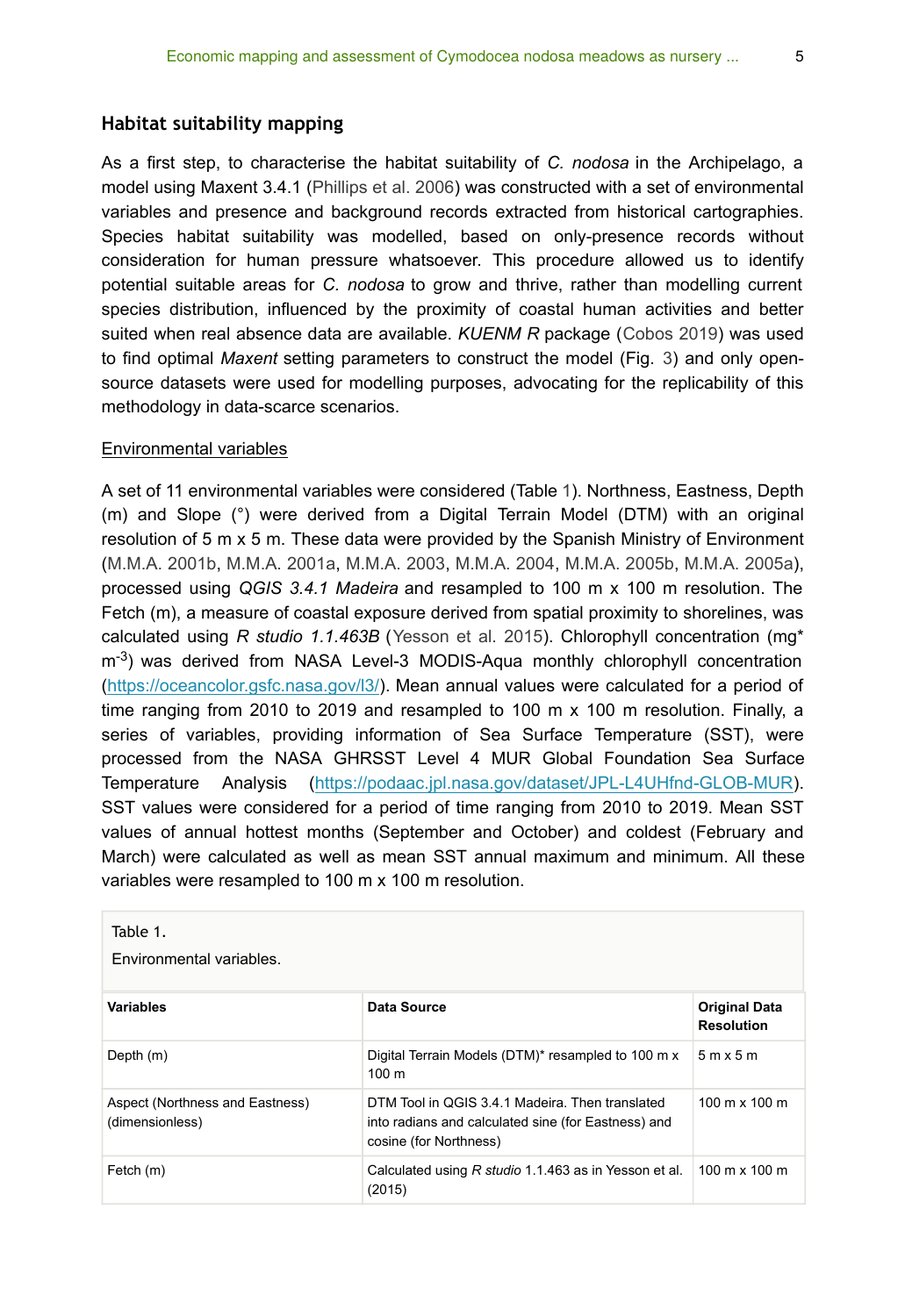#### 6 Casas E et al

| <b>Variables</b>                                                                         | Data Source                                                                                          | <b>Original Data</b><br><b>Resolution</b> |  |
|------------------------------------------------------------------------------------------|------------------------------------------------------------------------------------------------------|-------------------------------------------|--|
| Slope $(°)$                                                                              | DTM with Slope Raster Tool in QGIS 3.4.1 Madeira                                                     | $100 \text{ m} \times 100 \text{ m}$      |  |
| Mean Sea Surface Temperature (SST)<br>(°C) of September and October (hottest)<br>months) | NASA GHRSST Level 4 MUR Global Foundation<br>SST Analysis (v.4.1) and resampled to 100 m x 100<br>m. | 1 km x 1 km                               |  |
| Mean SST (°C) of February and March<br>(coldest months)                                  | Mean values were calculated using Cell Statistics<br>Tool in QGIS 3.4.1 Madeira                      |                                           |  |
| Annual maximum SST (°C)                                                                  |                                                                                                      |                                           |  |
| Annual minimum SST (°C)                                                                  |                                                                                                      |                                           |  |
| Mean Annual SST (°C)                                                                     |                                                                                                      |                                           |  |
| Mean Chlorophyll concentration (mg*m <sup>-3</sup> )                                     | NASA Level-3 MODIS-Agua monthly chlorophyll<br>concentration and resampled to 100 m x 100 m          | 4 km x 4 km                               |  |
| *(M.M.A. 2001b, M.M.A. 2001a, M.M.A. 2003, M.M.A. 2004, M.M.A. 2005b, M.M.A. 2005a)      |                                                                                                      |                                           |  |

## Presence/Background data

*C. nodosa* presence records were extracted from historic benthic maps ([Barbera et al.](#page-12-0) [2005](#page-12-0), [Barquin-Diez et al. 2005,](#page-12-1) [Reyes et al. 1995,](#page-14-2) [Tuya et al. 2014b](#page-15-3), [Wildpret et al. 1987,](#page-15-4) [Martín-Garcia et al. 2004](#page-14-3)). Records were identified as established and stable meadows and, hence, representative of optimal environmental conditions. A total of 148 presence records were gathered and a series of background records were selected following the methodology by [Elith \(2006\)](#page-13-13) and [Phillips et al. \(2009\).](#page-14-12)

#### Model fitting

Three steps were followed: Variance inflation factor (VIF), Model setting parameters optimisation and Jackknife analysis.

The VIF analysis provided information regarding spatial collinearity amongst predictors. This analysis showed a spatial correlation between "Hottest months mean" and "Annual maximum SST", as well as "Coldest months mean" and "Annual minimum SST", meaning that both "Annual minimum SST" and "Annual maximum SST" were left outside of the model.

For parameter optimisation, 426 Maxent models were generated using the *KUENM R* package [\(Cobos 2019](#page-13-12)) with *R studio* 1.1.463. Maxent optimal parameters and environmental predictors were selected, based on Partial Receiver Operating Characteristic (ROC), Omission rates and Akaike's Information Criterion (AIC) assessments (Table [2\)](#page-6-0). Once optimal Maxent parameters were set, a total of 40 models were run and evaluated with bootstrap analysis with 50% presence records random selection to test model performance, based on Area Under the Curve (AUC) values.

The Jackknife approach, an iterative variable subsampling method that evaluates the variable permutation importance in the model, was used. This test allowed us to assess the species' response to changes in environmental variables and to find spatially non-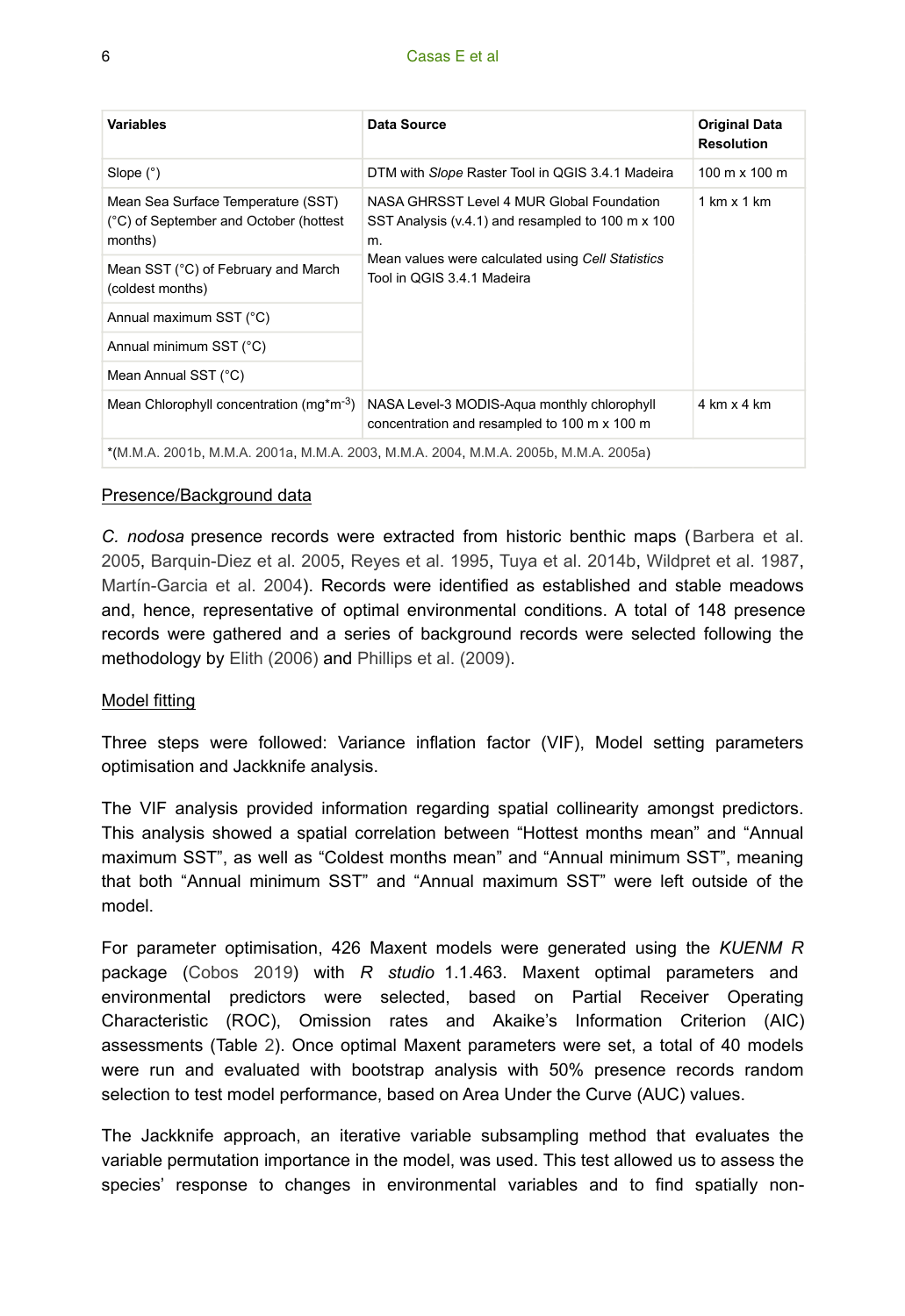correlated predictors to feed the model. This test is already implemented in Maxent 3.4.1 [\(Phillips et al. 2006](#page-14-5)).

Once the three previous analyses were carried out, a set of spatially non-correlated predictors best explaining species potential distribution was selected, along with the most optimal Maxent paremeters.

<span id="page-6-0"></span>

| Table 2.<br>C. nodosa's Maxent parameter settings |       |  |
|---------------------------------------------------|-------|--|
| <b>Beta Multiplier</b>                            | 0.8   |  |
| Hinge features threshold                          | 0.5   |  |
| Beta threshold                                    | 1.75  |  |
| $L/Q/P^*$ features                                | 0.346 |  |
| *Linear, quadratic and product features           |       |  |

## **Value transfer approach**

Value transfer methodologies rely on the estimation of ES values by extrapolating an available valuation of a similar ecosystem [\(Troy and Wilson 2006](#page-15-7)). These methodologies are gaining exponentially in importance in literature when it comes to ES monetary valuation ([Niccolucci et al. 2021](#page-14-13), [Rizzo et al. 2021,](#page-14-14) [Sinclair et al. 2020](#page-15-8), [Zhou et al. 2020\)](#page-15-9). Following this procedure, the monetary value of eight fish species (Table [3](#page-6-1)), estimated in [Tuya et al. 2014a,](#page-15-2) were extrapolated to the potential *C. nodosa* modelled distribution at an archipelago level. To transfer the monetary valuation, values were multiplied by an index expressing the relative suitability of the species. The same calculations were performed with each habitat suitability class to construct a spatially explicit ES assessment for the entire Canarian Archipelago.

## <span id="page-6-1"></span>Table 3.

Monetary assessment of fish species with commercial interest on *C. nodosa* seagrass meadows [\(Tuya et al. 2014a\)](#page-15-2).

| <b>Fish species</b>     | Monetary value ( $\epsilon$ ·ha <sup>-1</sup> ) for 2013 |
|-------------------------|----------------------------------------------------------|
| Sparisoma cretense      | 40.08                                                    |
| Mullus surmuletus       | 39.67                                                    |
| Xyrichtys novacula      | 5.54                                                     |
| Pagellus erythrinus     | 4.88                                                     |
| Spondyliosoma cantharus | 2.73                                                     |
| Diplodus annularis      | 1.67                                                     |
| Bothus podas            | 1.09                                                     |
| Dicentrarchus punctatus | 0.09                                                     |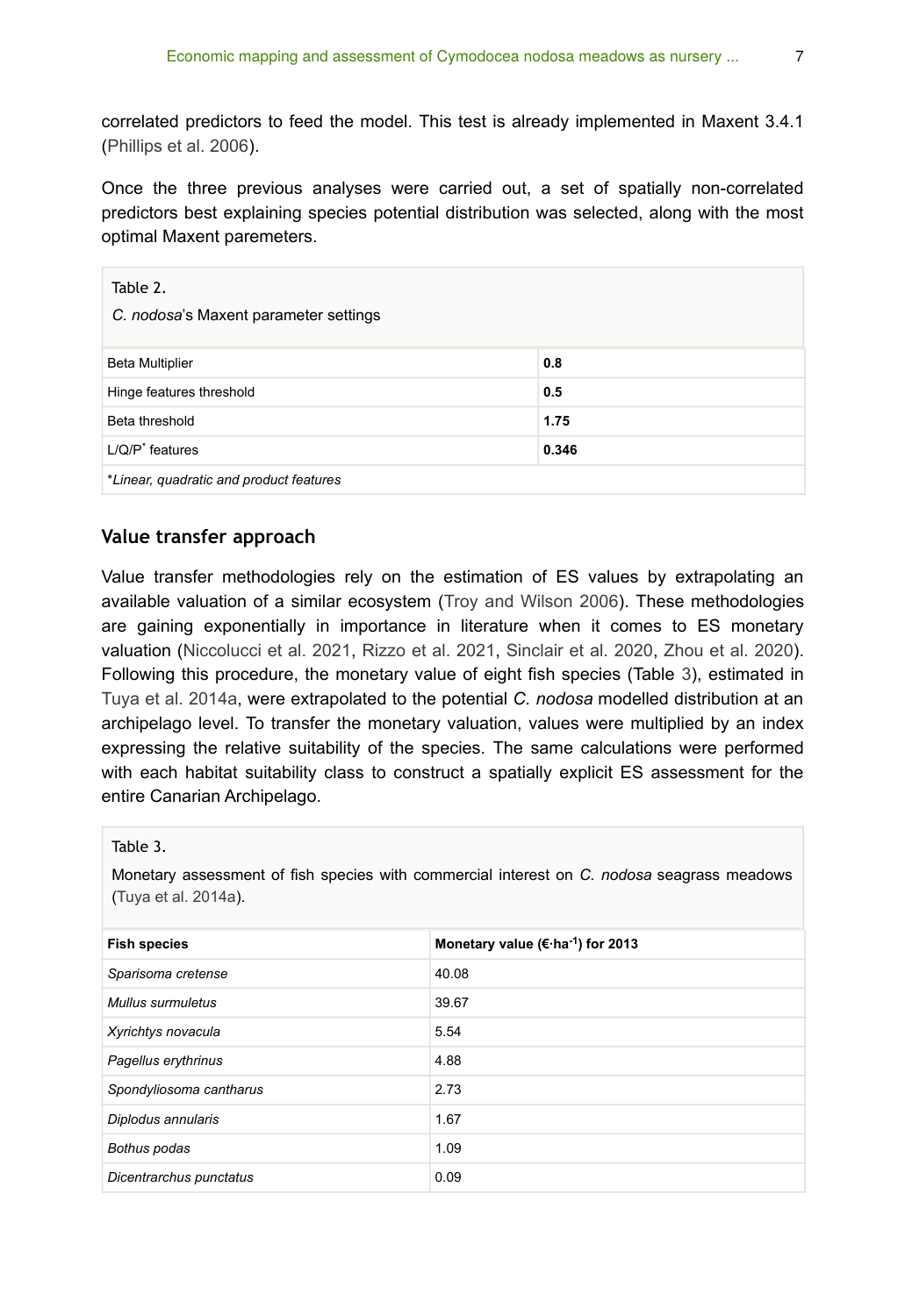To generate the total economic value, published monetary values ( $\varepsilon$ \*ha<sup>-1</sup>) were multiplied by the total area of distribution (ha), taking into consideration the whole extent of *C. nodosa* 's potential habitat at an archipelago level.

# **Results**

## **Habitat suitability mapping**

The Jackknife approach allowed determining variables' capability to predict and explain *C. nodosa*'s potential distribution. Higher values of variable permutation importance represent higher capability for a certain environmental variable to affect species habitat suitability in a given area and, hence, to predict the species habitat. Depth, with 76.5% of variable permutation performance, was the variable best explaining *C. nodosa*'s potential distribution. Aspect, (specifically Northness) also plays an important role, presenting 12.3% of variable permutation importance. On the contrary, mean SST of the annual hottest months and Fetch play the least predictive capabilities with 6.4% and 4.7%, respectively (Table [4](#page-7-0)).

<span id="page-7-0"></span>

| Table 4.                                                                 |                           |                                     |  |  |  |
|--------------------------------------------------------------------------|---------------------------|-------------------------------------|--|--|--|
| C, nodosa's Maxent variable contributions based on the Jackknife method. |                           |                                     |  |  |  |
|                                                                          |                           |                                     |  |  |  |
|                                                                          | Variable contribution (%) | Variable Permutation Importance (%) |  |  |  |
| Depth                                                                    | 70.9                      | 76.5                                |  |  |  |
| <b>Northness</b>                                                         | 12.3                      | 12.3                                |  |  |  |
| Fetch                                                                    | 8.7                       | 4.7                                 |  |  |  |
| <b>Mean SST of hottest months</b>                                        | 8                         | 6.4                                 |  |  |  |

<span id="page-7-1"></span>

#### Figure 4.

*Cymodocea nodosa*'s potential distribution. Orange colour depicts *Cymodocea nodosa* potential distribution.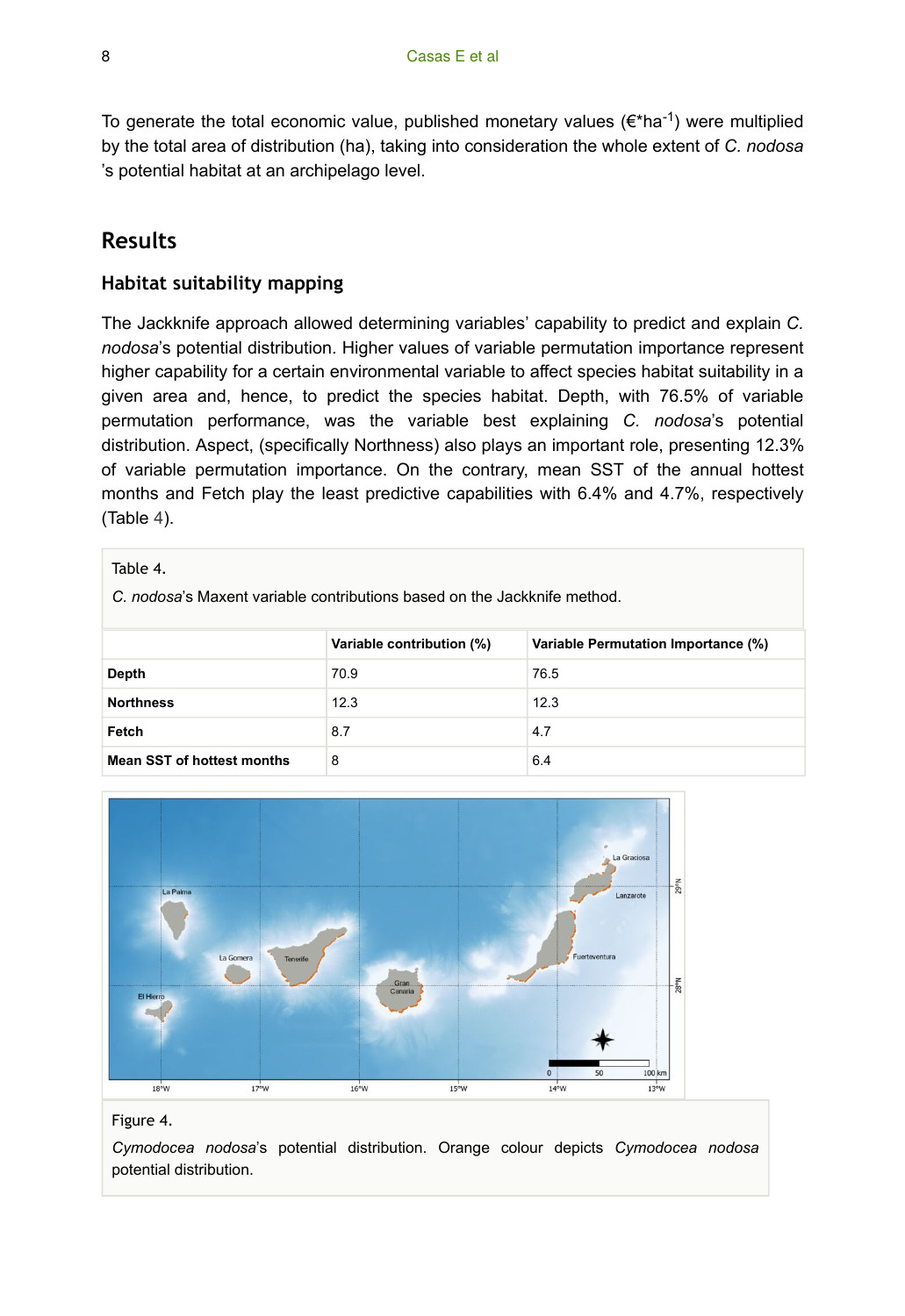The selected model (Fig. [4\)](#page-7-1) showed excellent performance with a mean AUC value of 0.94 and a standard deviation of 0.01.

## **Nursery grounds economic assessment**

Results of potential economic estimation of commercially-interesting species are presented in Table [5.](#page-8-0) Fishing activities are of great importance to the Archipelago, with many municipalities depending on this sector. Based on value transfer methodology, it was estimated that the *C. nodosa* meadows support a potential fish population valuated in 3,060,501 €\*year<sup>-1</sup>.

## <span id="page-8-0"></span>Table 5.

Potential economic value of fish production at archipelago level.

|                      | Min $(\epsilon^*$ ha <sup>-1</sup> *year <sup>-1</sup> ) | Max $(\epsilon^*$ ha <sup>-1*</sup> year <sup>-1</sup> ) |       |           | Total $(\epsilon^*$ year <sup>-1</sup> ) |
|----------------------|----------------------------------------------------------|----------------------------------------------------------|-------|-----------|------------------------------------------|
| S. cretense          | 16.03                                                    |                                                          | 40.08 | 1,280,959 |                                          |
| <b>M.</b> surmuletus | 15.87                                                    |                                                          | 39.67 | 1,267,976 |                                          |
| X. novacula          | 2.22                                                     |                                                          | 5.54  | 176,926   |                                          |
| P. erythrinus        | 1.95                                                     |                                                          | 4.88  | 155,906   |                                          |
| S. cantharus         | 1.09                                                     |                                                          | 2.73  | 87,209    |                                          |
| D. annularis         | 0.67                                                     |                                                          | 1.67  | 53,419    |                                          |
| B. podas             | 0.44                                                     |                                                          | 1.10  | 35,061    |                                          |
| D. punctatus         | 0.03                                                     |                                                          | 0.09  | 3,045     |                                          |
| <b>Total</b>         | 38.3                                                     |                                                          | 95.76 | 3,030,501 |                                          |

<span id="page-8-1"></span>



*Cymodocea nodosa*'s potential fish economic value. Zoom in south of Tenerife.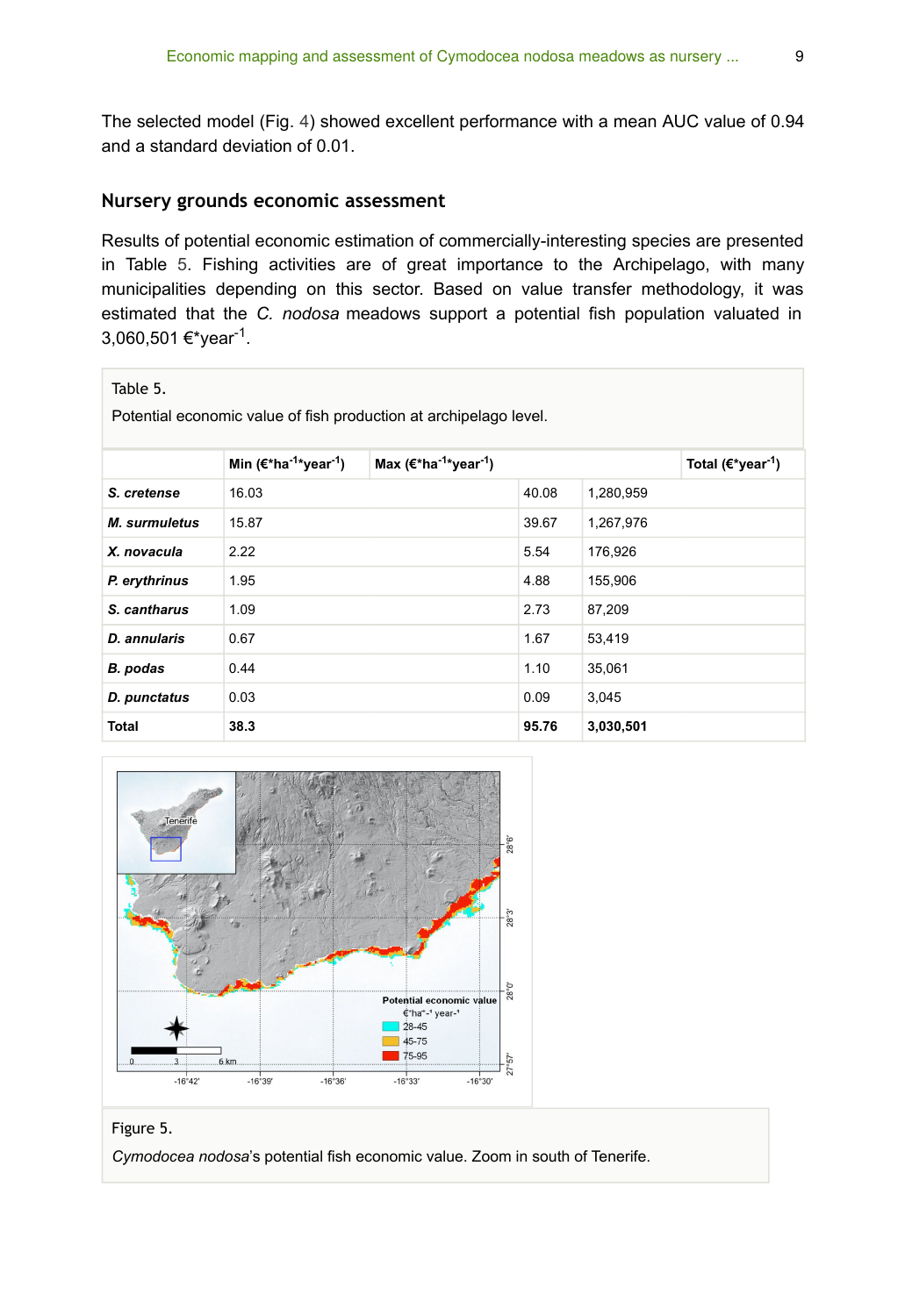Amongst the eight assessed species, *S. cretense* and *M. surmuletus* present the highest economic value with 1,280,959 and 1,267,976  $\epsilon$ \*year<sup>-1</sup>, respectively, accumulating 83% of the total economic production of fishing activities related to *C. nodosa* meadows.

The total economic valuation for the assessed species is presented in Fig. [5](#page-8-1) and Fig. [6,](#page-9-0) obtained by the summation of per species valuation. Higher economic values are closely related to areas presenting higher habitat suitability of *C. nodosa*, with values between 75 and 95  $\epsilon^*$ ha\*year<sup>-1</sup>. These can be found in southern coasts of the Islands in the western area of the Archipelago, where substrate availability and shelter conditions favours the establishment of the species. These values decrease along habitat suitability, reaching 28 to 45  $\epsilon^*$ ha\*year<sup>-1</sup> in areas where those criteria are not met for the species to thrive.

<span id="page-9-0"></span>

#### Figure 6.

*Cymodocea nodosa*'s potential fish economic value. Zoom in south Gran Canaria.

It was also found that the decrease in habitat suitability (and, hence, in economic valuation of potential fish catch) follows an east-west and a north-south direction. The lowest values are found on the Islands of La Palma and El Hierro.

## **Discussion**

This study represents one of the first attempts to model and assess the potential distribution of *C. nodosa* meadows in the Canarian Archipelago, following the methodological approach in [Martín-García et al. 2014](#page-14-15), entirely based on species' response to environmental and climatic variables, regardless of the influence of human coastal activities and infrastructure. This model represents the geographical distribution of suitable areas for the species to thrive in a hypothetical pristine scenario with no human influence and, hence, its realised ecological niche. Historical cartographies of *C. nodosa* are available in the Canary Islands ([Barbera et al. 2005](#page-12-0), [Barquin-Diez et al. 2005,](#page-12-1) [Reyes et al.](#page-14-2) [1995](#page-14-2), [Tuya et al. 2014b,](#page-15-3) [Wildpret et al. 1987](#page-15-4), [Martín-Garcia et al. 2004\)](#page-14-3). These cartographies, built with in-situ measures, depict the real distribution of this seagrass,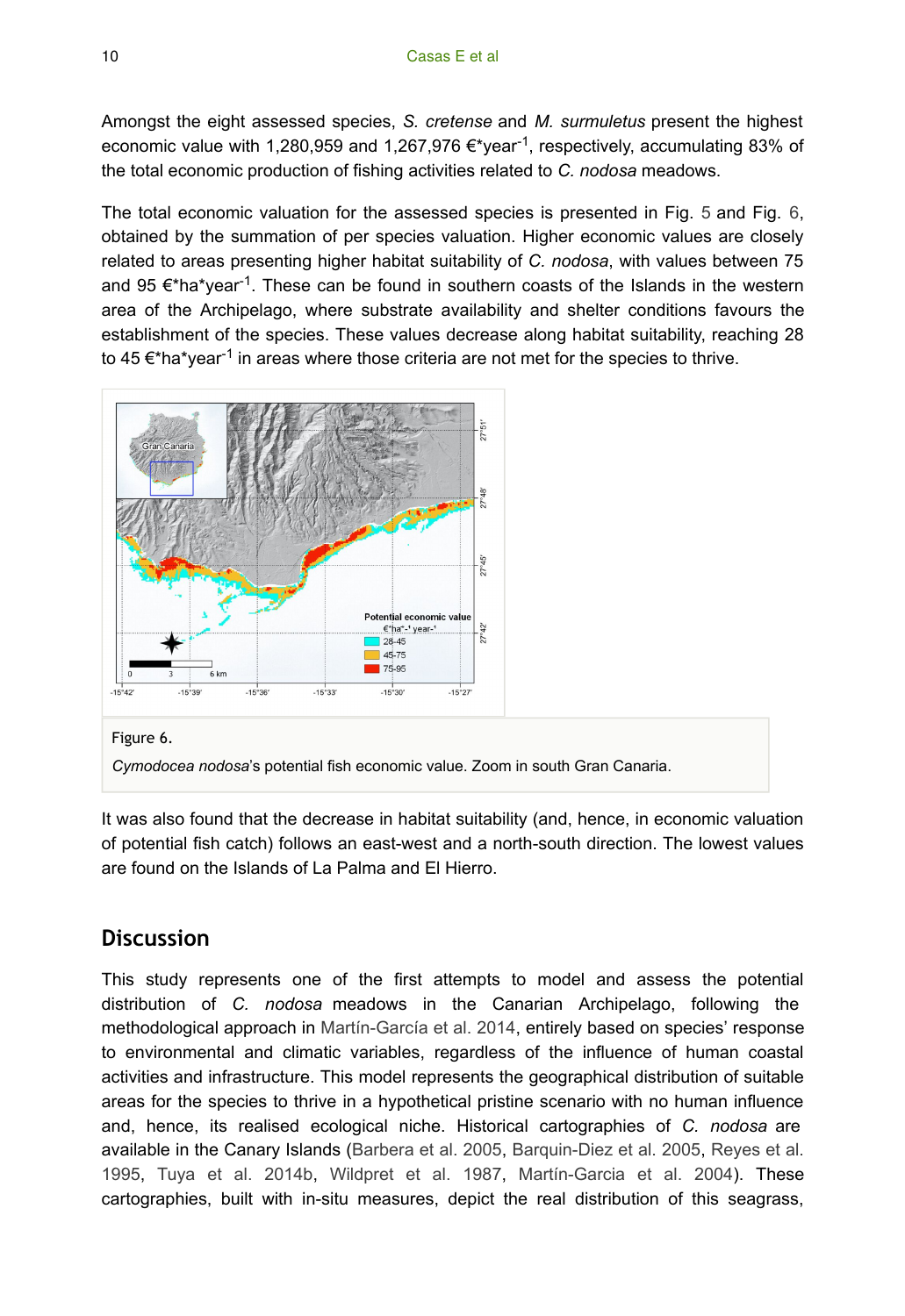presenting much more limited areas than the potential distribution, probably reflecting the influence of human activities and infrastructure that occupies optimal areas for the species. This modelling approach allowed us, on the one hand, to study the response of the species to solely environmental characteristics and, on the other hand, to overcome the spatial and temporal limitations of in-situ cartography, as the seasonal changes of highly dynamic meadows of *C. nodosa* ([Marbà and Duarte 2001](#page-14-16)). Potentially suitable predicted areas show a clear difference with the real distribution of the species, helping to understand the paramount importance of human pressure jeopardising this phanerogam distribution [\(Grech et al. 2012](#page-13-14), [Orth et al. 2006](#page-14-1), [Sweatman et al. 2017](#page-15-10), [Tuya et al. 2014b,](#page-15-3) [Waycott et](#page-15-1) [al. 2009,](#page-15-1) [Tuya et al. 2013,](#page-15-11) [Cabaço and Santos 2014\)](#page-13-15) in the Archipelago and hence, the provision of ES.

Other attempts of modelling the distribution of *C. nodosa* have been carried out in broader scales [\(Chefaoui et al. 2016](#page-13-16)), trying to capture, in concordance with our methodologies, the species response to environmental variables with no consideration of human pressure whatsoever. Contrary to our findings, highlighting the importance of depth and northness, different responses to those variables were obtained in this other study, assessing SST as the key variable for the species distribution. SST plays an important role in the distribution of marine species when considering its distribution on a global scale. However, at a local or regional scale, the importance of the variables changes considerably, as observed in the present work. In the Canary Islands, SST has an important variation range between the eastern and western zones, which can reach 5ºC ([Santana-Falcon et al. 2020\)](#page-15-12) due to the influence of the upwelling of the African coast ([Barton et al. 1998](#page-13-10). Therefore, the importance of temperature in the species distribution models applied in this region can greatly vary, as different variable responses are found due to the scale of the models [\(Graham et al. 2004](#page-13-17), [Guisan et al. 2007\)](#page-13-18).

In a second step, an estimation of the economic value of this seagrass as nursery grounds for commercially-interesting fish species was provided. This estimated economic value does not represent the extractive economic value of fish species hosted by this phanerogam, but rather, the value of habitat of *C. nodosa* to fish populations. Actual value of coastal fisheries, related to these species, represent a small fraction of the estimation presented in this study ([https://www.gobiernodecanarias.org/agp/sgt/galerias/doc/](https://www.gobiernodecanarias.org/agp/sgt/galerias/doc/estadisticas/pesca/2007_2021-especie_meses-valor.ods) estadisticas/pesca/2007 2021-especie meses-valor.ods), as the economic value of fisheries relate to only the market value of the fishable extracted fraction of fish populations. Other coastal habitats present in the Archipelago (e.g rocky reefs) could represent higher extractive economic valuations, as those habitats host better valuated species in the market, like serranid species as *Epinephelus marginatus* or *Mycteroperca fusca*. The comparison between these habitat's value for fisheries and *C. nodosa* estimated economic valuation as nursery grounds is extremely difficult to assess, as these values relate to different ecosystem functions and services. *Cymodocea nodosa* meadows also play a key role as nursery grounds for species that will migrate to and establish trophic links with other habitats, representing an added value to these phanerogam meadows, unlikely to be captured in explicitly economic terms. In addition to the mentioned complexity, regional particularities should be considered when comparing market values of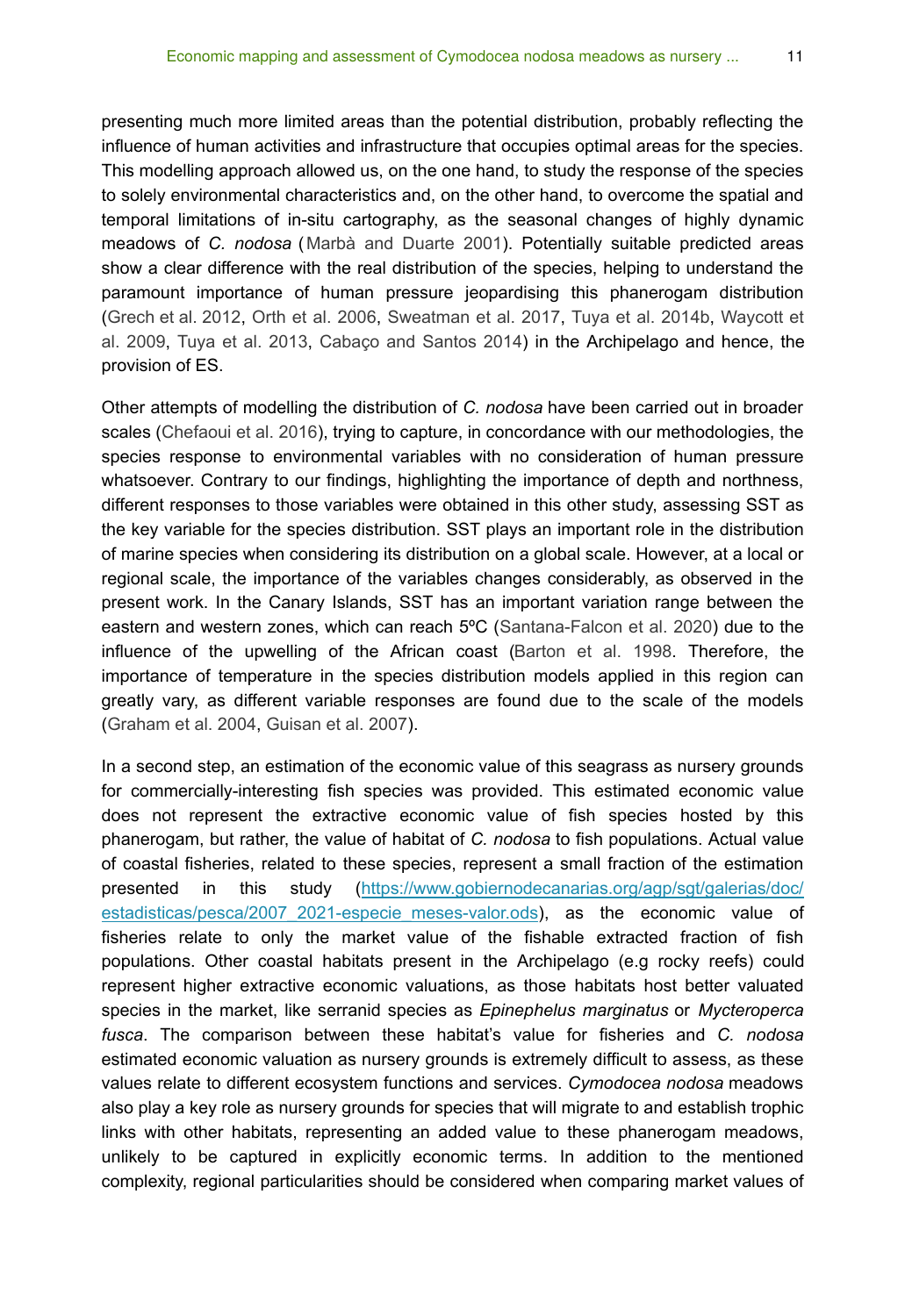commercially-interesting fish species. Most fishery activities take place at a local scale and many species related to *C. nodosa* are caught and sold within the Archipelago market, with no exportation whatsoever, meaning that cultural added value to some species plays a key role for the local market.

As stated, the presence of coastal human activities and infrastructure pose a paramount threat to phanerogam meadows in the Archipelago and they should be considered in future research lines, allowing the comparison between potential and realised ES provision and aiding management, marine spatial planning and conservation of this important habitat.

# **Conclusions**

In the Canary Islands and in the entire Macaronesian bioregion where this Archipelago is located, there is a certain lack of effort in the characterisation and quantification of fishery resources, with serious limitations in the databases related to this ecosystem service. The proposed methodology would be a cost-effective tool for Mapping and Assessment of Ecosystem Services in this region.

As a starting point, we relied on habitat suitability models as an alternative to existing historical mapping in the Archipelago. This allowed us to assess habitat suitability in areas not yet mapped or not conveniently updated and to build a spatially-explicit dataset with a consistent methodology at an archipelago level. This type of habitat mapping could also be developed in other regions where mapping is even more limited.

The presented value transfer methodology, relied on previously-published monetary estimations, estimated that the *C. nodosa* meadows support a potential fish population valued at more than 3 million  $\epsilon$  year<sup>-1</sup>. Local specificities of fish communities may have been overlooked and, hence, the results may have been affected by the accuracy of the economic assessment. Nevertheless, we can assume that the populations of the species studied share sufficient similarities across the Archipelago to make this extrapolation.

Future studies should consider including the potential risks and adverse effects of coastal human activity on coastal communities, as well as their influence on the ecosystem services they provide, by constructing distribution models that include such activities.

# **Acknowledgements**

The authors thank Leopoldo Moro (Gobierno de Canarias) and Jose María Espinosa (Observatorio Ambiental de Granadilla) for their collaboration in the databases used in the framework of this project.

The research leading to these results has received funding from the European Union, under the programme Directorate-General for Environment (DG ENV), MOVE Project (MOVE- Facilitating MAES to support regional policy in Overseas Europe: mobilising stakeholders and pooling resources, grant agreement N° 07.027735/2018/776517/SUB/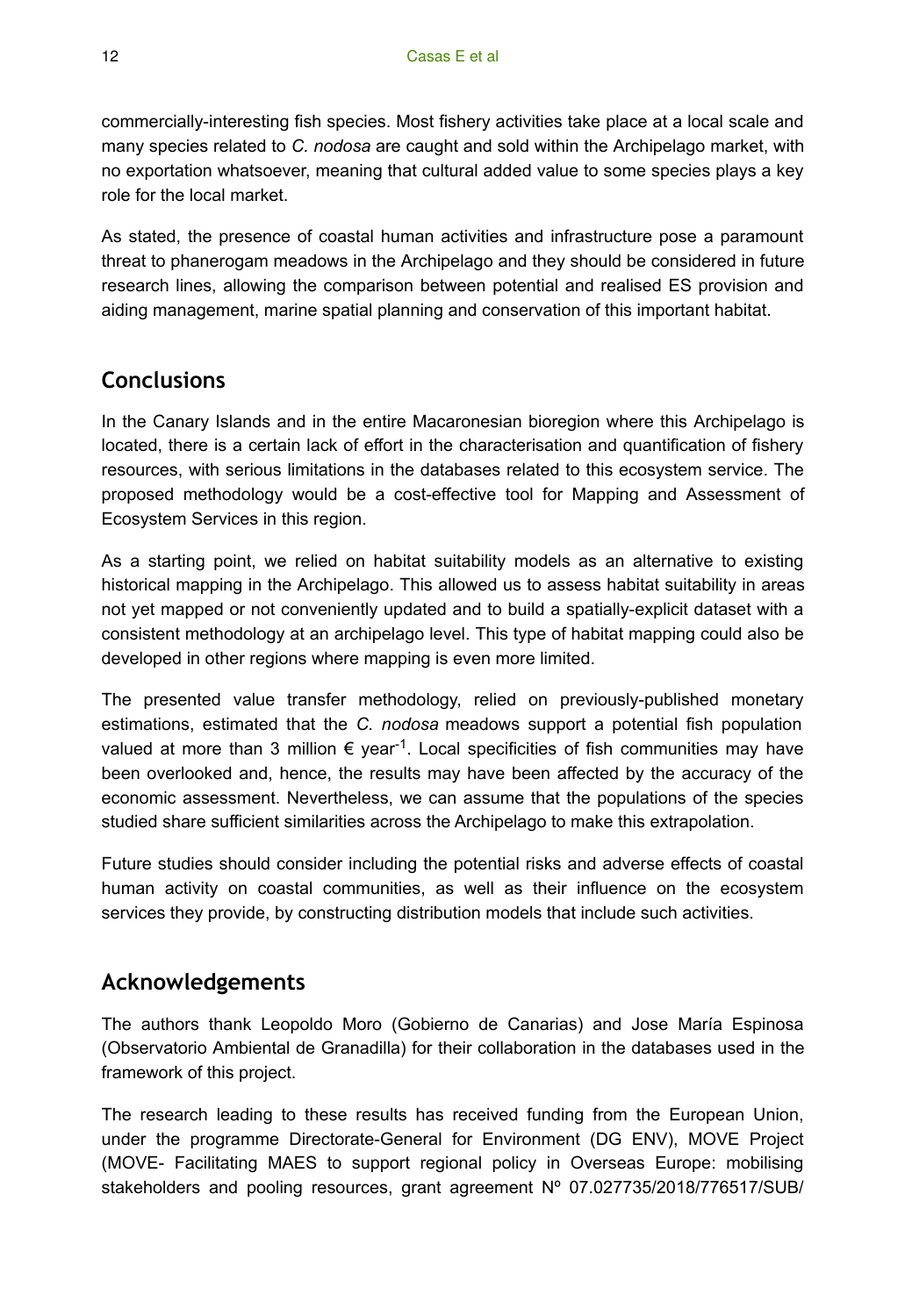ENV.D2, [www.moveproject.eu](http://www.moveproject.eu))". This project has been funded with support from the European Union represented by the European Commission Directorate - General Environment. This publication reflects the views only of the authors and the Commission cannot be held responsible for any use which may be made of the information contained therein.

# **Funding program**

PILOT PROJECT — MAPPING AND ASSESSING THE STATE OF ECOSYSTEMS AND THEIR SERVICES IN THE OUTERMOST REGIONS AND OVERSEAS COUNTRIES AND TERRITORIES: ESTABLISHING LINKS AND POOLING RESOURCES

# **Grant title**

MOVE - Facilitating MAES to support regional policy in Overseas Europe: mobilising stakeholders and pooling resources, GA Nº 07.027735/2018/776517/SUB/ENV.D2

# **Author contributions**

E. Casas, L. Martin-Garcia and M. Arbelo conceived, designed, applied the methodology and obtained the results. E. Casas, in collaboration with L. Martin-Garcia and M. Arbelo, drafted the manuscript. All authors analysed and discussed the results and revised the manuscript critically.

# **Conflicts of interest**

The authors declare no conflict of interest

# **References**

- <span id="page-12-3"></span>• Afonso-Carrillo J, Gil-Rodriguez MC (1980) *Cymodocea nodosa* (ucria) ascherson (zannichelliaceae) y las praderas submarinas o sebadales en el archipielago canario. Vieraea 8 (2).
- <span id="page-12-2"></span>• Aristegui J, Barton ED, Alvarez-Salgado XA, Santos AM, Figueiras FG, Kifani S, Hernandez-Len S, Mason E, Mach E, Demarcq (2009) Sub-regional ecosystem variability in the Canary Current upwelling. H. Progress in Oceanography 83 (14).
- <span id="page-12-0"></span>• Barbera C, Tuya F, Boyra A, Sanchez-Jerez P, Blanch I, Haroun RJ (2005) Spatial variation in the structural parameters of *Cymodocea nodosa* seagrass meadows in the Canary Islands: A multiscaled approach. Botanica Marina 48 (2).
- <span id="page-12-1"></span>• Barquin-Diez J, Gonzalez-Lorenzo G, Marton-Garcoa L, Gil-Rodriguez MC, Brito-Hernandez A (2005) Distribucin espacial de las comunidades bentnicas submareales de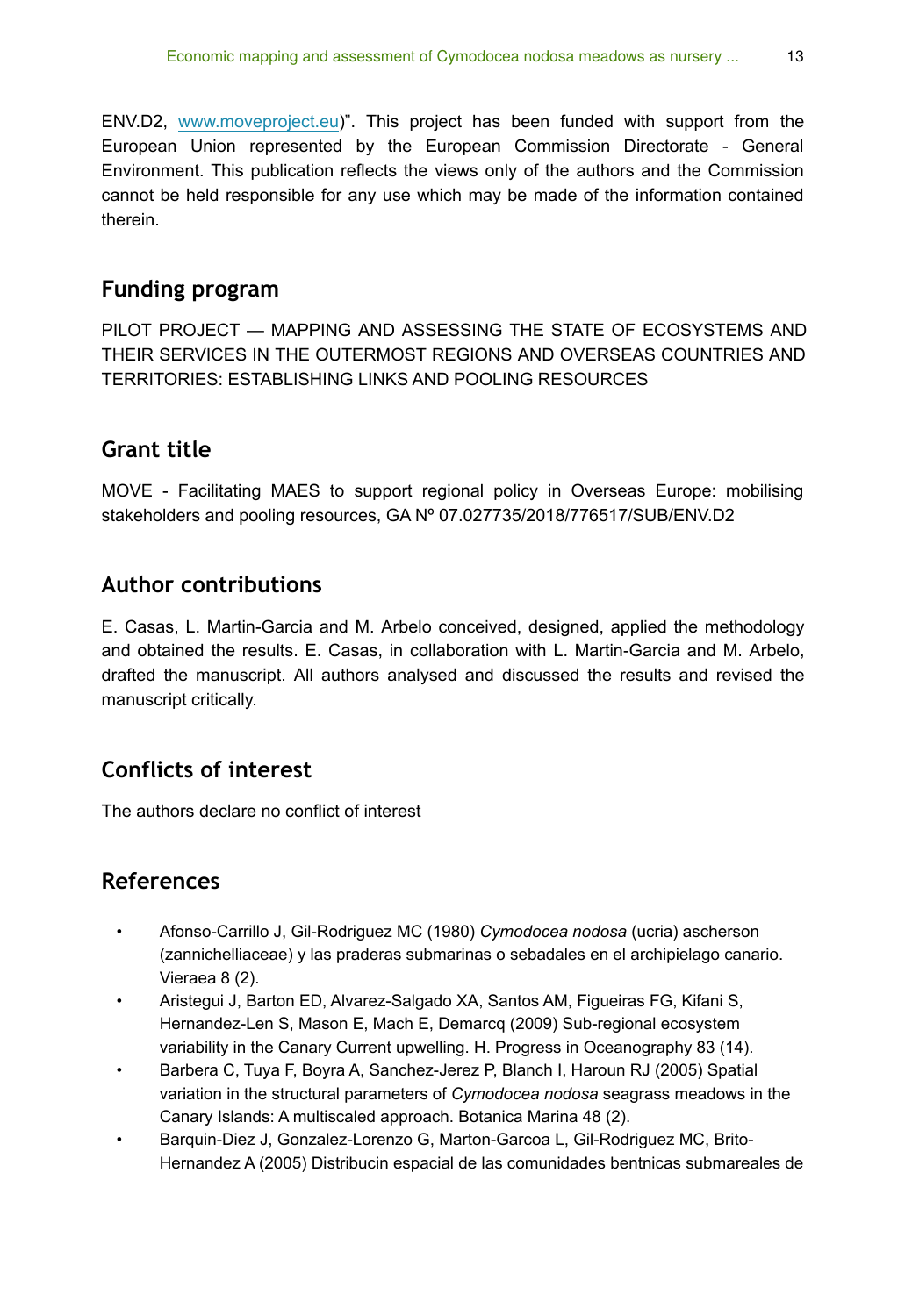los fondos someros de Canarias. I: Las comunidades de sustrato blando de las costas de Tenerife. Vieraea 33.

- <span id="page-13-10"></span>• Barton ED, Aristegui J, Tett P, Canton M, Garcia-Braun J, Hernandez-Leon S, Wild K (1998) The transition zone of the Canary Current upwelling region. Progress in Oceanography 41 (4).
- <span id="page-13-15"></span>• Cabaço S, Santos R (2014) Human-induced changes of the seagrass *Cymodocea nodosa* in Ria Formosa lagoon (Southern Portugal) after a decade. Cah. Biol. Mar 55.
- <span id="page-13-16"></span>• Chefaoui RM, Assis J, Duarte CM, Serro EA (2016) Large-Scale Prediction of Seagrass Distribution Integrating Landscape Metrics and Environmental Factors: The Case of *Cymodocea nodosa* (Mediterranean-Atlantic). Estuaries and Coasts 39 (1).
- <span id="page-13-12"></span>• Cobos M, et al. (2019) kuenm: an R package for detailed development of ecological niche models using Maxent. PeerJ 7.
- <span id="page-13-1"></span>• Cullen-Unsworth LC, Unsworth R (2018) Global significance of seagrass fishery activity. Science 361 (6401).
- <span id="page-13-4"></span>• Duarte CM, Dennison WC, Orth RJ, Carruthers TJ (2008) The charisma of coastal ecosystems: Addressing the imbalance. Estuaries and Coasts 31.
- <span id="page-13-13"></span>• Elith J, et al. (2006) Novel methods improve prediction of species distributions from occurrence data. Ecography 29 (2).
- <span id="page-13-2"></span>• Espino F, Tuya F, Brito A, Haroun R (2011) Ichthyofauna associated with *Cymodocea nodosa* meadows in the Canarian Archipelago (central eastern Atlantic): Community structure and nursery role. Ciencias Marinas 37 (2).
- <span id="page-13-9"></span>• Fiekas V, Elken J, Muller TJ, Aitsam A, Zenk W (1992) A view of the Canary Basin thermocline circulation in winter. Journal of Geophysical Research 97 (C8).
- <span id="page-13-11"></span>• Gil-Rodriguez MC, Afonso-Carrillo J, Torre WW (1982) Occurrence of *Halophila decipiens* Ostenfeld on Tenerife, Canary Islands. Aquatic Botany 12 (C).
- <span id="page-13-7"></span>• Gonzalez-Correa JM, Bayle Sempere JT, Sanchez-Jerez P, Valle C (2007) *Posidonia oceanica* meadows are not declining globally. Analysis of population dynamics in marine protected areas of the Mediterranean Sea. Marine Ecology Progress Series 336.
- <span id="page-13-17"></span>• Graham CH, Ferrier S, F H (2004) New developments in museum-based informatics and applications in biodiversity analysis. Trends Ecol Evol 19 (497503).
- <span id="page-13-14"></span>• Grech A, Chartrand-Miller K, Erftemeijer P, Fonseca M, McKenzie L, Rasheed M, Taylor H, Coles R (2012) A comparison of threats, vulnerabilities and management approaches in global seagrass bioregions. Environ. Res. Lett 7.
- <span id="page-13-0"></span>• Green EP, Short FT (2003) World atlas of seagrasses. Choice Reviews Online.
- <span id="page-13-8"></span>• Guidetti P, Lorenti M, Buia M, Mazzella L (2002) Temporal Dynamics and Biomass Partitioning in Three Adriatic Seagrass Species: *Posidonia oceanica*, *Cymodocea nodosa*, *Zostera marina*. Marine Ecology 23.
- <span id="page-13-18"></span>• Guisan A, Graham CH, J E (2007) Sensitivity of predictive species distribution models to change in grain size. Divers Distrib 13 (332340).
- <span id="page-13-5"></span>• Hughes AR, Williams SL, Duarte CM, Heck KL, Waycott M (2009) Associations of concern: Declining seagrasses and threatened dependent species. Front. Ecol. Environ 7.
- <span id="page-13-3"></span>• Jimenez-Ramos R, Egea LG, Ortega MJ, Hernandez I, Vergara JJ, Brun FG (2017) Global and local disturbances interact to modify seagrass palatability. PLOS ONE 12 (8).
- <span id="page-13-6"></span>• Jorda G, Marba N, Duarte CM (2012) Mediterranean seagrass vulnerable to regional climate warming. Nature Climate Change 2 (11).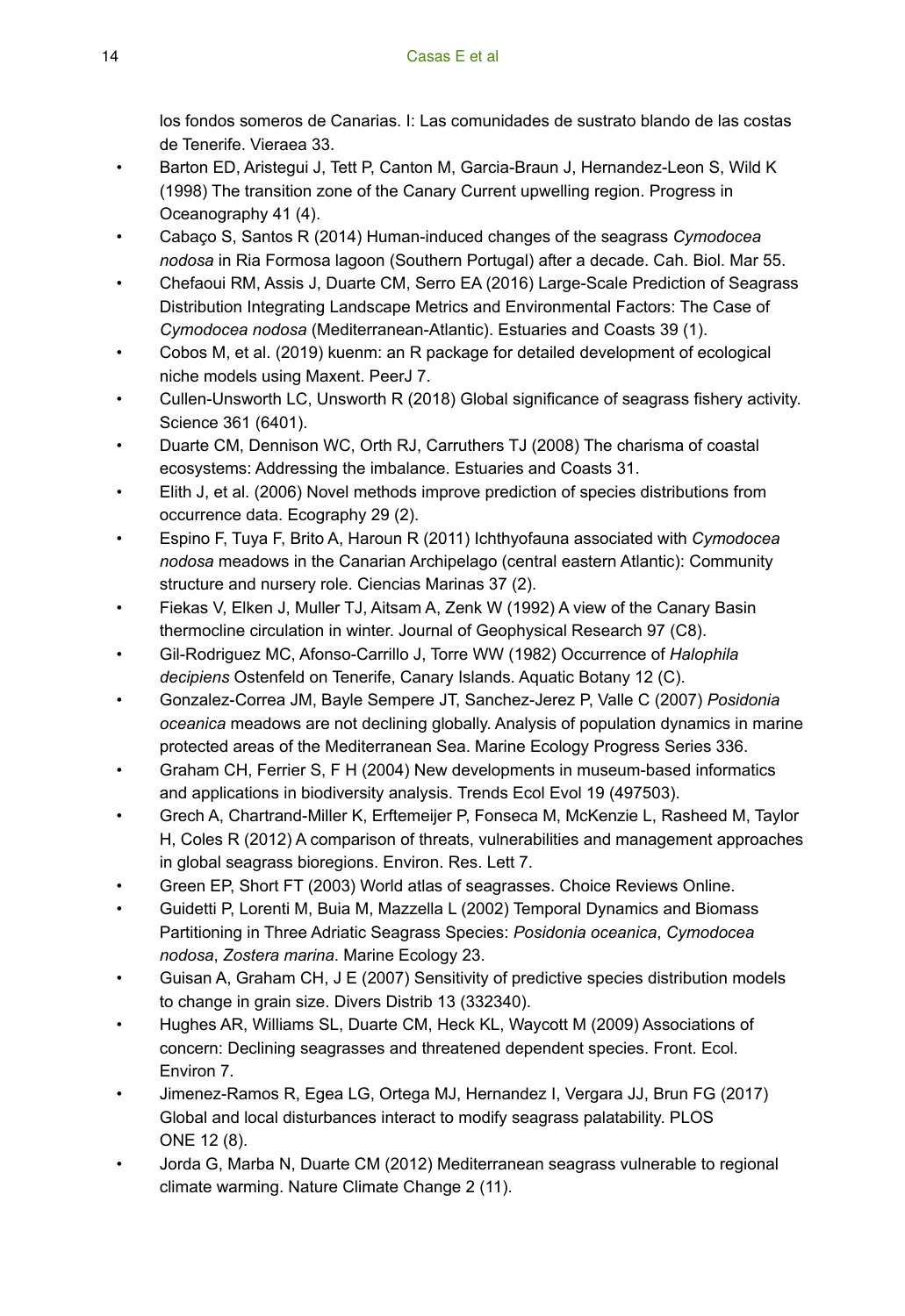- <span id="page-14-16"></span>• Marbà N, Duarte CM (2001) Growth and sediment space occupation by seagrass *Cymodocea nodosa* roots. Marine Ecology Progress Series 224.
- <span id="page-14-3"></span>• Martín-Garcia L, Herrera R, Moro-Abad L, Sangil C, Barquin-Diez J (2004) Predicting the potential habitat of the harmful cyanobacteria *Lyngbya majuscula* in the Canary Islands (Spain). Harmful Algae 34.
- <span id="page-14-15"></span>• Martín-García L, Díez JB, Hernández AB (2014) La distribución espacial de las comunidades bentónicas infralitorales de Canariasy su importancia en la gestión del medio marino. Universidad de La Laguna. Departamento de biología animal, 245 pp.
- <span id="page-14-4"></span>• Mascaró O, Oliva S, Llagostera I (2012) Selection of metrics based on the seagrass *Cymodocea nodosa* and development of a biotic index (CYMOX) for assessing ecological status of coastal and transitional waters. Estuar Coast Shelf Sci 114 (717).
- <span id="page-14-7"></span>• M.M.A. (2001a) Estudio Ecocartográfico del Litoral de Las Islas de Lanzarote, Graciosa y Alegranza (Las Palmas). In: Dirección General de Costas, Ministerio Medio Ambiente. (Ed.) Plan de Ecocartografías del litoral español.
- <span id="page-14-6"></span>• M.M.A. (2001b) Estudio Ecocartogrfico de la zona sur del litoral de la Isla de Gran Canaria (Las Palmas). In: Secretaría de Estado de aguas y Costas. Dirección General de Costas, Ministerio Medio Ambiente (Ed.) Plan de Ecocartografías del litoral español.
- <span id="page-14-8"></span>• M.M.A. (2003) Estudio Ecocartográfico del litoral de la Isla de La Palma (Tenerife). In: Dirección general de Costas MmA (Ed.) Plan de Ecocartografías del litoral español.
- <span id="page-14-9"></span>• M.M.A. (2004) Estudio Ecocartográfico del litoral de las islas de Fuerteventura y Lobos (Las Palmas). In: Direccion General de Costas MMA (Ed.) Plan de Ecocartografías del litoral español.
- <span id="page-14-11"></span>• M.M.A. (2005a) Estudio Ecocartografico del litoral de la isla de La Palma. In: Direccion General de Costas, Ministerio Medio Ambiente (Ed.) Plan de Ecocartografías del litoral español.
- <span id="page-14-10"></span>• M.M.A. (2005b) Estudio Ecocartofráfico del la zona norte del litoral de la isla de Gran Canaria. In: Dirección General de Costas, Ministerio Medio Ambiente (Ed.) Plan de Ecocartografías del litoral español.
- <span id="page-14-13"></span>• Niccolucci V, Coscieme L, Marchettini N (2021) Benefit transfer and the economic value of Biocapacity: Introducing the ecosystem service Yield factor. Ecosystem Services 48 (October 2020).
- <span id="page-14-0"></span>• Nordlund LM, Jackson EL, Nakaoka M, Samper-Villarreal J, Beca-Carretero P, Creed JC (2018) Seagrass ecosystem services Whats next? Marine Pollution Bulletin 134 (September 2017).
- <span id="page-14-1"></span>• Orth RJ, Carruthers TJ, Dennison Wc, Cuarte CM, Fourqurean JW, Heck KL, Hughes AR, Kendrick GA, Kenworthy WJ, Olyarnik S, Short FT, Waycott M, Williams SL (2006) A Global Crisis for Seagrass Ecosystems. Bioscience 56.
- <span id="page-14-5"></span>• Phillips SB, Aneja VP, Kang D, Arya SP (2006) Maximum entropy modeling of species geographic distributions. International Journal of Global Environmental Issues 6 (23).
- <span id="page-14-12"></span>• Phillips SJ, Dudk M, Elith J, Graham CH, Lehmann A, Leathwick J, Ferrier S (2009) Sample selection bias and presenceonly distribution models: implications for background and pseudoabsence data. Ecological Applications 19 (1).
- <span id="page-14-2"></span>• Reyes J, Sanson M, Afonso-Carrillo J (1995) Distribution and reproductive phenology of the seagrass *Cymodocea nodosa* (Ucria) Ascherson in the Canary Islands. Aquatic Botany 50 (2).
- <span id="page-14-14"></span>• Rizzo A, Conte G, Masi F (2021) Adjusted unit value transfer as a tool for raising awareness on ecosystem services provided by constructed wetlands for water pollution